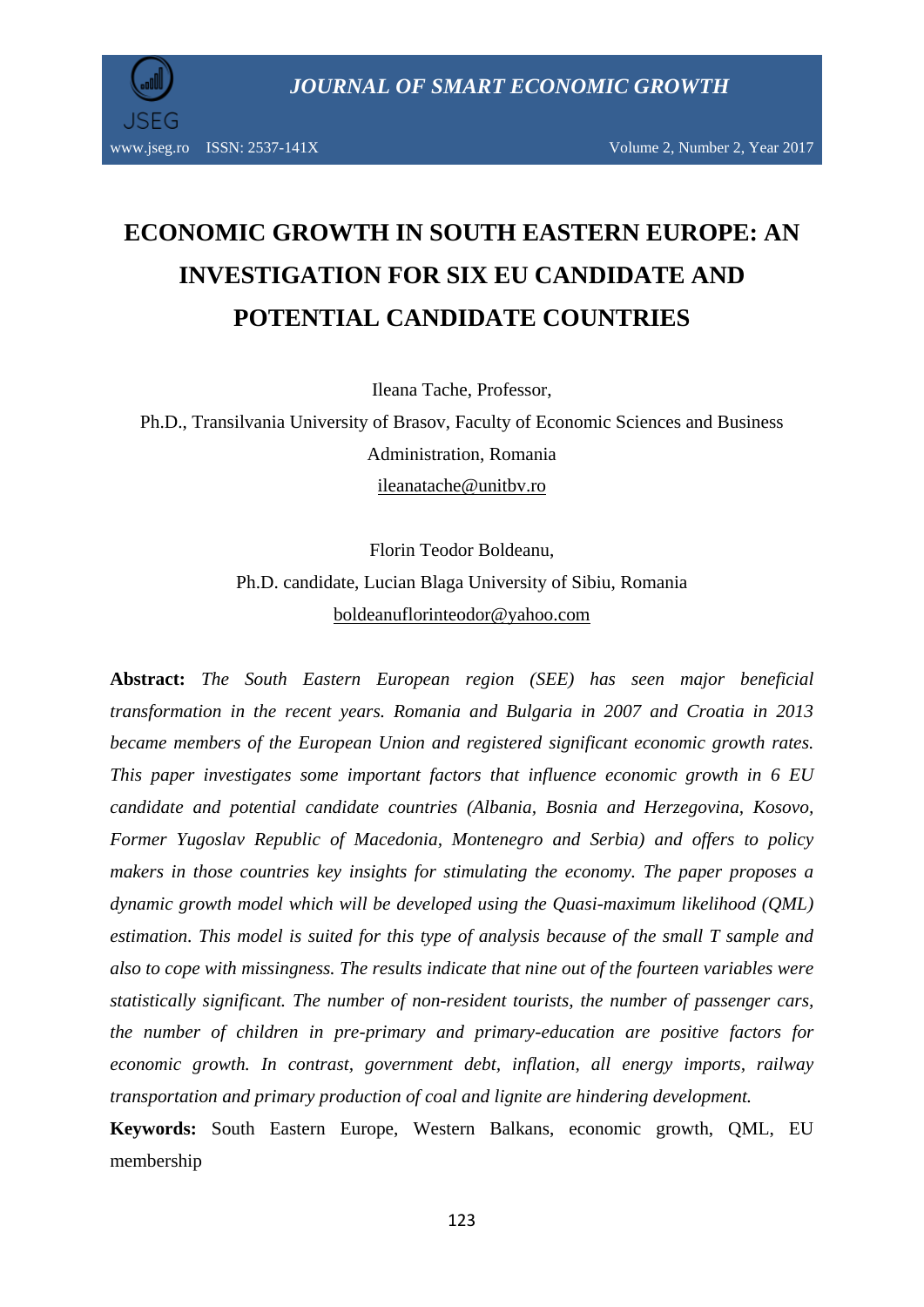

### **1. INTRODUCTION**

The South Eastern Europe is a term first used in the nineteenth century by Austrian researcher Johann Georg von Hahn (1811 – 1869), consisting primarily of states situated in the Balkans. In accordance with Uvalic (2012), in this paper we consider the SEE narrow definition as including the Western Balkan states (Albania, Bosnia and Herzegovina, Croatia, Former Yugoslav Republic of Macedonia (FYROM), Montenegro, Serbia and Kosovo); in a SEE larger definition we add Bulgaria, Romania and Slovenia.

This part of Europe has seen many changes in the recent years: breakup of Yugoslavia, the hard transition to market economy and accession of Slovenia, Bulgaria, Romania and Croatia to the European Union. Undoubtedly, SEE countries that already joined the EU (especially Romania and Bulgaria) benefited a lot from the EU membership, starting a new era for them marked by learning to respect the rule of law, freedom of market economy, consolidation of democracy, fight against corruption and organized crime – all these being necessary conditions for economic development and prosperity. Later on, Croatia is considered a success story in the European integration process, not only because of political and economic reforms, but also for the regular steps it followed under the EU requirements.

Our analysis will focus on 6 EU candidate and potential candidate states: Montenegro, Former Yugoslav Republic of Macedonia, Albania, Serbia and Bosnia-Herzegovina being EU candidate countries, and Kosovo a potential candidate. As regards Bosnia, till 2016 it was too a EU potential candidate. Bosnian politicians have considered applying for EU membership on several occasions: first in 2009, and then again in 2010 and 2012. But they never went through it – untill 15 February 2016, when Bosnia finally submitted its application.

In terms of economic development, the region has seen major beneficial transformation and sustained economic growth rhythms in the last years (See Table 1). According to World Bank staff's projections, these economies will go on their growth in the years to come. The strengthening of economic recovery in the Western Balkans was largely driven by a further acceleration of annual GDP growth in Serbia, the largest economy of the region. Investment and private consumption continue to support growth in the region, while also exports seem to gain some momentum (European Commission, 2017).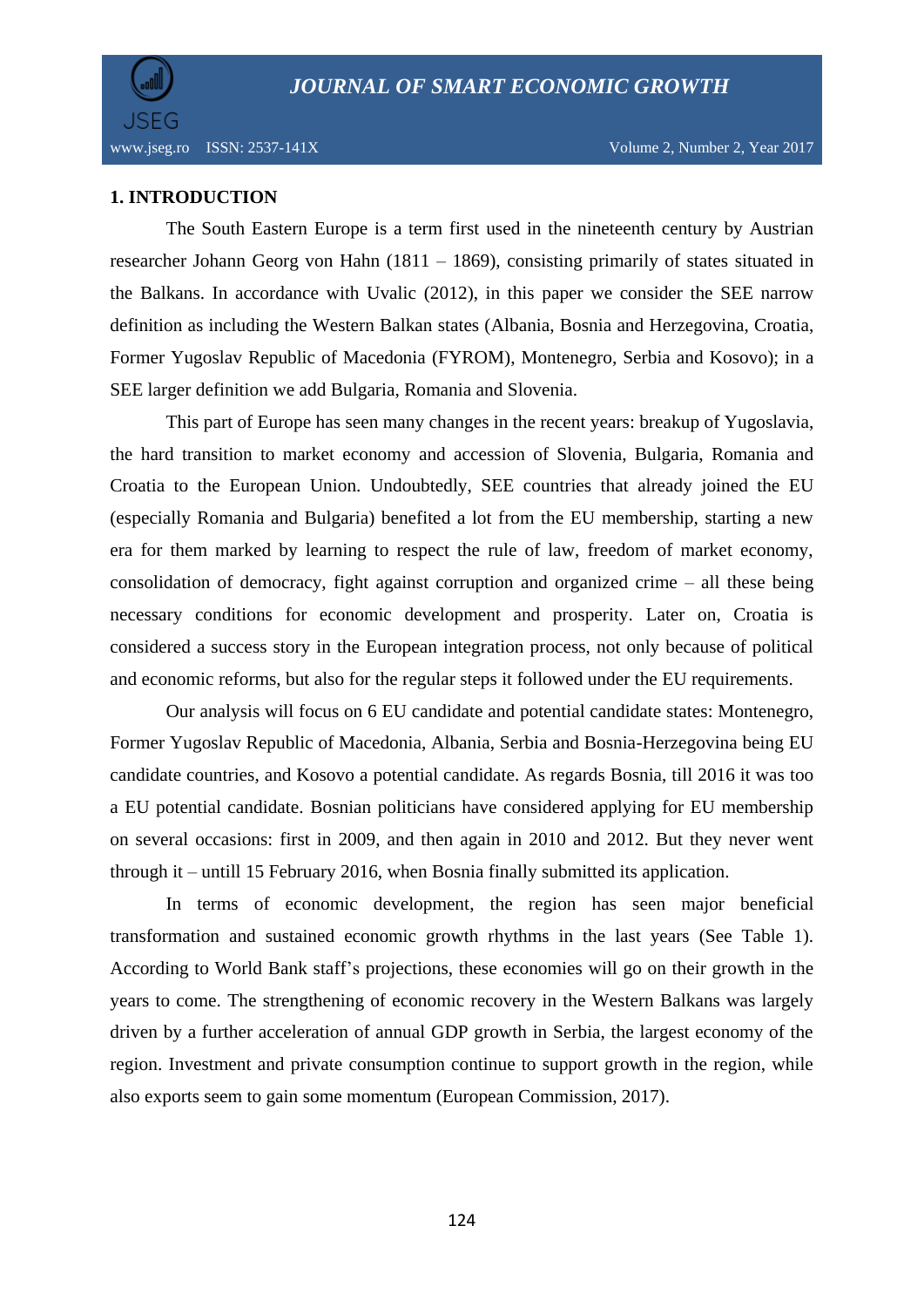



| <b>Real GDP</b><br>growth | 2015 | 2016 <sup>f</sup> | 2017 <sup>f</sup> | 2018 <sup>f</sup> |
|---------------------------|------|-------------------|-------------------|-------------------|
| (percent)                 |      |                   |                   |                   |
| <b>Albania</b>            | 2.8  | 3.2               | 3.5               | 3.5               |
| <b>Bosnia</b> and         | 3.0  | 2.8               | 3.2               | 3.7               |
| Herzegovina               |      |                   |                   |                   |
| Kosovo                    | 3.9  | 3.6               | 3.9               | 3.7               |
| <b>FYROM</b>              | 3.7  | 2.0               | 3.3               | 3.7               |
| Montenegro                | 3.2  | 3.2               | 3.6               | 3.0               |
| <b>Serbia</b>             | 0.7  | 2.5               | 2.8               | 3.5               |
| <b>SEE6</b>               | 2.2  | 2.7               | 3.2               | 3.6               |

## **Table 1: Recovery consolidates through 2018**

 $f =$ forecast

*Sources: Data from central banks and national statistical offices, World Bank staff projections.*

However, the GDP per capita is still lagging behind as compared with the developed nations of the European Union (see Table 2).

| Country                       | GD per capita 2016 |
|-------------------------------|--------------------|
| <b>Albania</b>                | 4,209.865          |
| Austria                       | 44,561.310         |
| Belgium                       | 41,491.123         |
| Bulgaria                      | 7,091.323          |
| <b>Bosnia and Herzegovina</b> | 4,289.320          |
| Croatia                       | 11,858.473         |
| Cyprus                        | 23,424.933         |
| Czech Republic                | 18,325.891         |
| Denmark                       | 53,242.908         |
| Estonia                       | 17,896.465         |
| Finland                       | 43,492.071         |

**Table 2: GDP (nominal) per capita in EU and South Eastern EU candidates**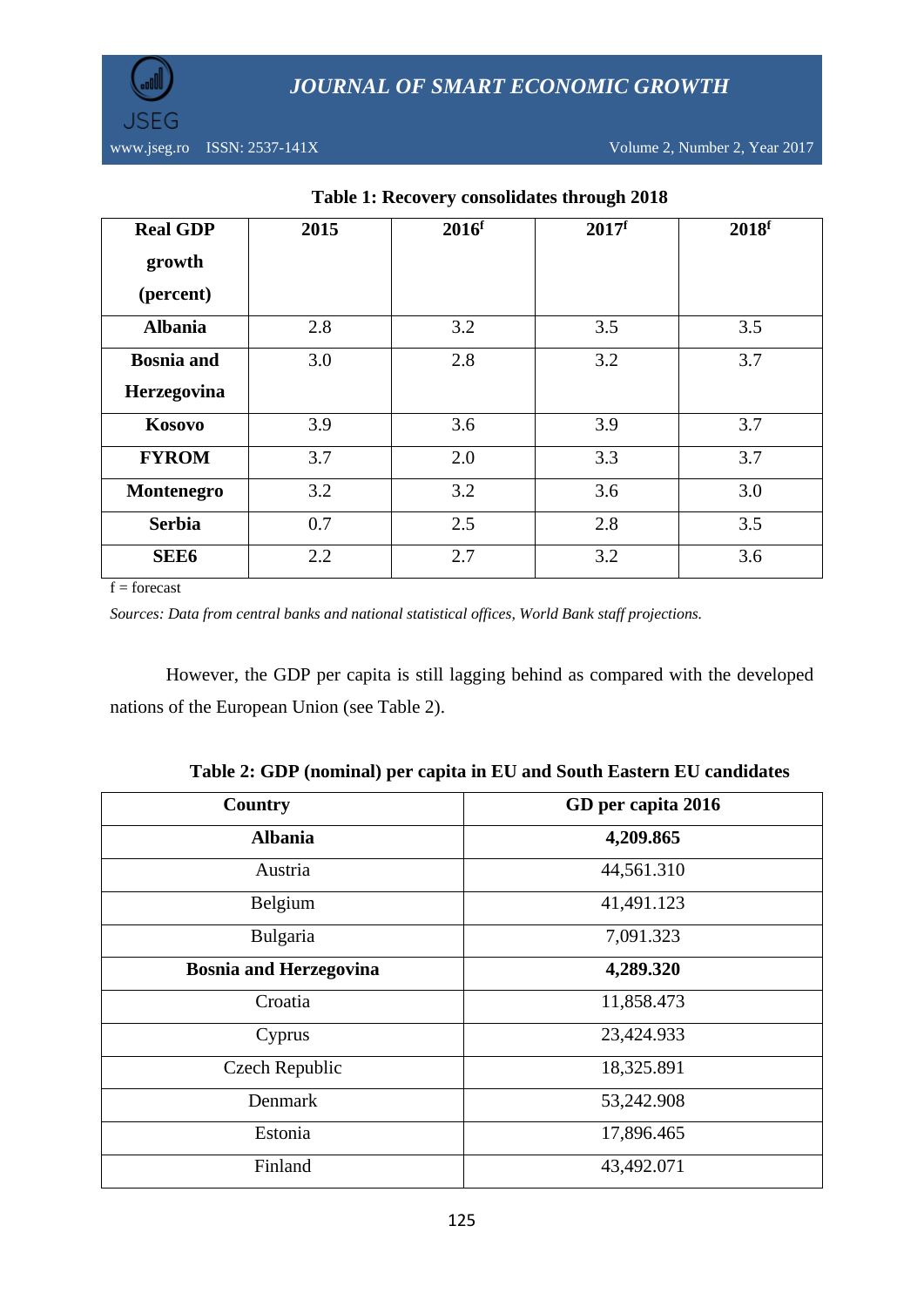

www.jseg.ro ISSN: 2537-141X Volume 2, Number 2, Year 2017

| France                       | 38,536.705  |  |
|------------------------------|-------------|--|
| Germany                      | 42,326.025  |  |
| Greece                       | 18,077.638  |  |
| Hungary                      | 11,902.793  |  |
| Ireland                      | 65,870.825  |  |
| Italy                        | 30,294.082  |  |
| <b>Kosovo</b>                | 3,877       |  |
| Latvia                       | 14,140.926  |  |
| Lithuania                    | 14,899.372  |  |
| Luxembourg                   | 105,829.045 |  |
|                              |             |  |
| Malta                        | 24,297.670  |  |
| Montenegro                   | 6,809.227   |  |
| <b>Netherlands</b>           | 45,210.243  |  |
| Poland                       | 12,309.295  |  |
| Portugal                     | 19,758.744  |  |
| <b>Republic of Macedonia</b> | 5,060.185   |  |
| Romania                      | 9,438.991   |  |
| <b>Serbia</b>                | 5,293.922   |  |
| Slovakia                     | 16,648.064  |  |
| Slovenia                     | 21,359.999  |  |
| Spain                        | 27,012.161  |  |

*Source: Authors' adaptation from IMF, World Economic Outlook October 2016, available at*  <http://www.imf.org/external/pubs/ft/weo/2016/02/>

Even though the recovering process led to further job creation, including in the private sector, unemployment rates remain stubbornly high. Despite some progress in fiscal consolidation, still high public debt levels in most countries of the region remain a cause for concern (for a detailed technical and quantitative description see European Commission, 2017).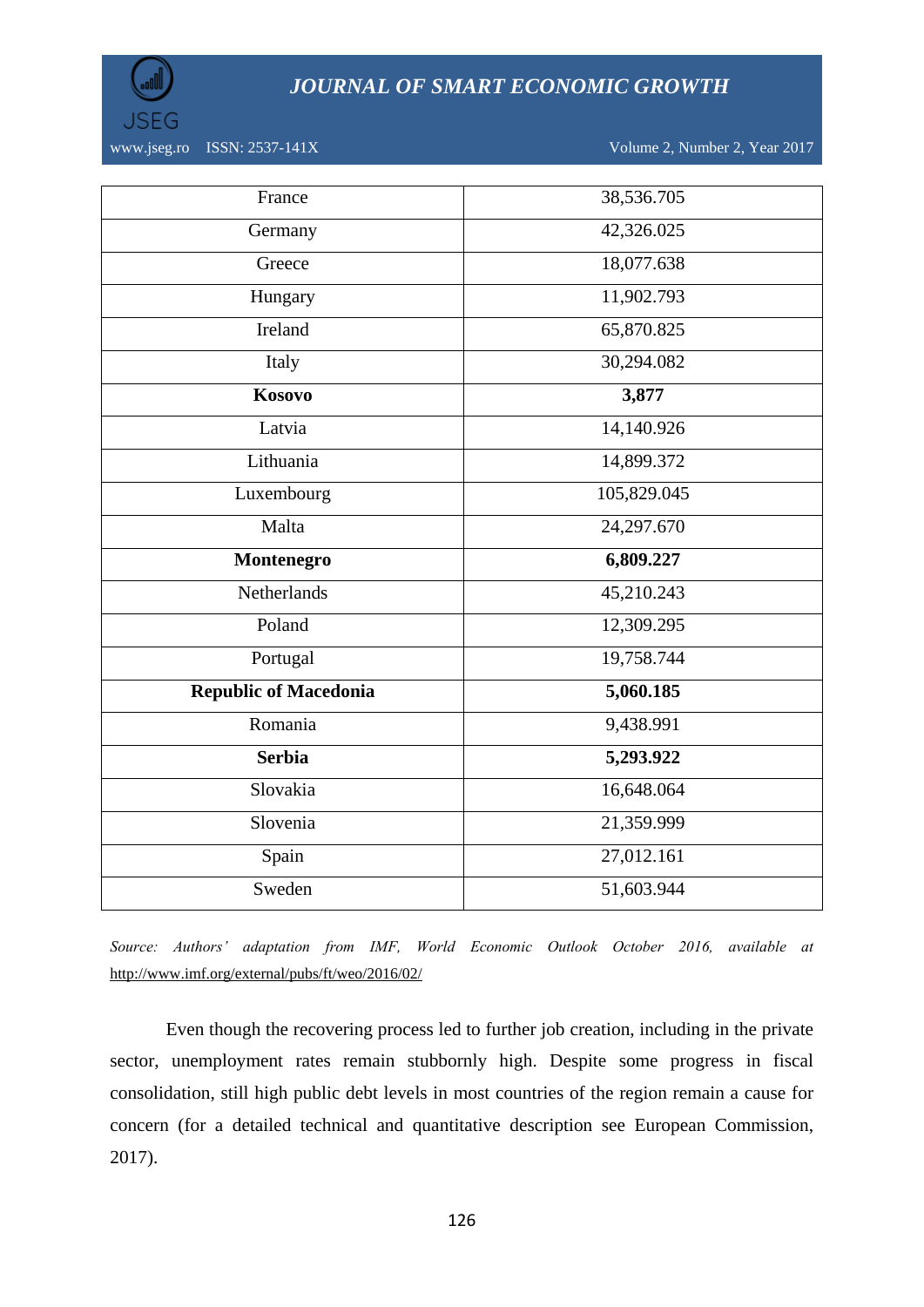

www.jseg.ro ISSN: 2537-141X Volume 2, Number 2, Year 2017

Internally, the Western Balkans region is still marked by the consequences of the Yugoslav wars triggered by ethnic tensions and provoking long term economic and political damages. At the same time, these countries struggle for their development within a troubled and tense global environment. Political, institutional and policy uncertainty in advanced economies, still low commodity prices and exceptionally low interest rates dampen growth expectations. Growth is slow everywhere and the EU, a major destination for South Eastern Europe exports, grew in 2016 only 1.9 percent (Trading Economics, 2017). Uncertainty in the EU has been increased by Brexit, the ongoing crisis in Greece, political tensions in Turkey and the huge refugee crisis. Brexit has renewed the debate about the EU future and the potential impact on states being on the accession path. But the 6 analyzed countries continue to pursue firmly their aspirations of becoming EU members, with some of them having opened new chapters of the *acquis communautaire* in 2016 (World Bank Group 2016).

It is important to state that the countries of South Eastern Europe share considerable characteristics as regards the social, economic and political context. They were always at the crossroads between the Western and Eastern empires. For an empirical investigation this fact provides homogeneity. The following analysis will try to determine the factors which played a substantial role in fostering economic growth for the 6 EU candidate and potential candidate countries. The sample group consists of neighbouring countries with similar economic characteristics. Because of the gaps in data for certain states, the paper opted to use the quasimaximum likelihood estimation which is suited for panel data with short-T.

The rest of the paper is structured as follows: section two offers the main insights of the literature overview. Section three contains the data and methodology used for the empirical examination. The results can be found in section four of the paper. Finally, section five presents the concluding remarks of the analysis.

### **2. LITERATURE OVERVIEW**

The study of the main factors that determine economic growth is a complex one. The literature considers two major types of variables, namely the *proximate* or economic determinants or the *ultimate* or non-economic ones (Acemoglu 2009).

Research studies have analysed the impact on economic growth of such determinants like investment, human capital, research and development, economic and fiscal policies, trade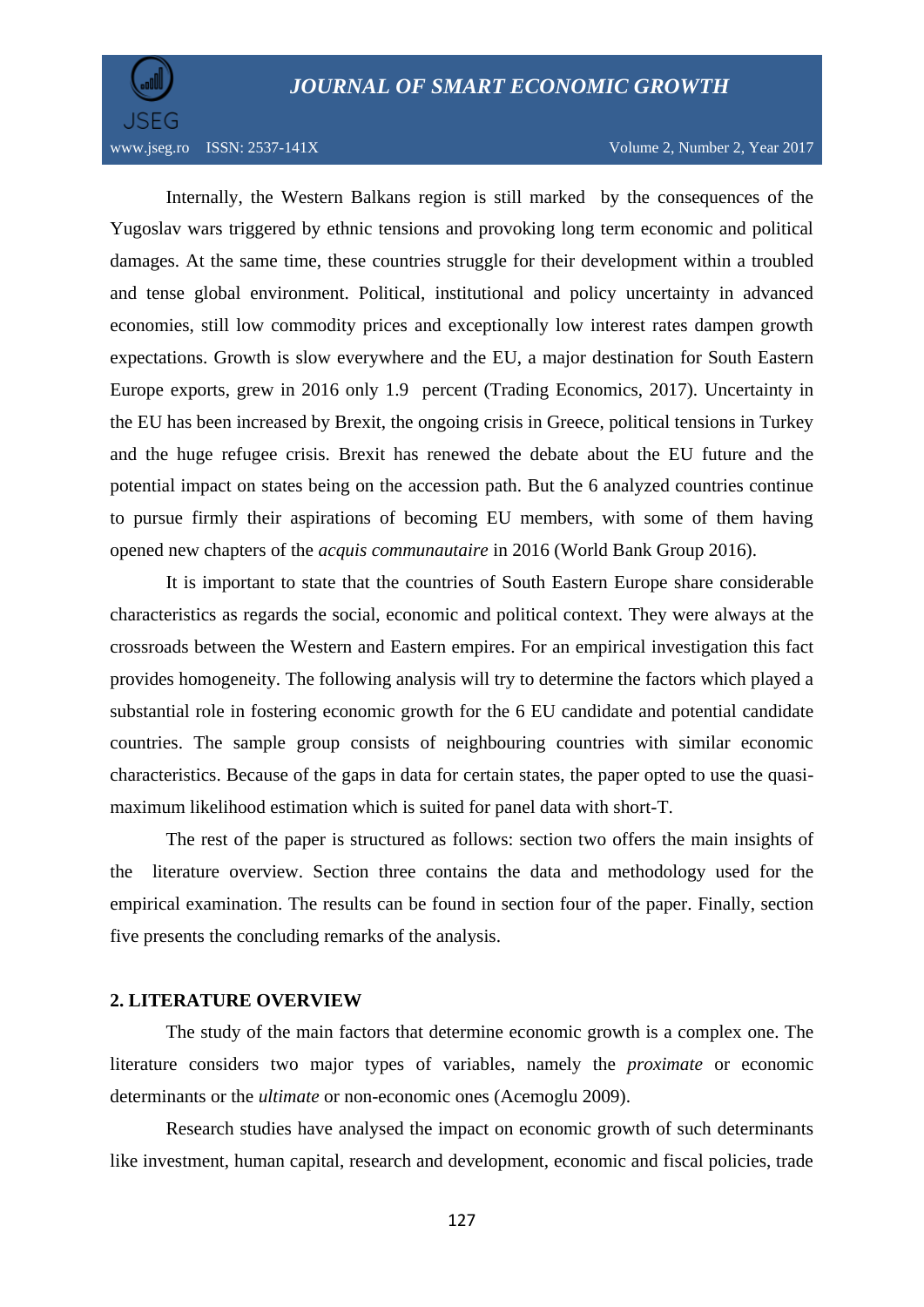

openness, foreign direct investment , institutional and political framework, socio-cultural factors, geography and demography. Our study opted to focus only on the proximate factors of economic growth.

At present, the debate among scholars is how to construct a more comprehensive model to measure all these variables. This topic is also of great concern for many investigations regarding South Eastern European states. For instance, studying the determinants of economic growth in Central and Eastern Europe, Próchniak (2011) builds in his regression analysis 10 alternative variants of empirical models of economic growth.

Most research studies consider foreign direct investment a significant factor of promoting economic development for many states, including the SEE region. This type of investment can overcome shortages in the host country and lead to an increase in production and quality (Mehic, Silajdzic & Babic-Hodovic 2013; Pelinescu and Radulescu 2009).

Some other studies tried to catch the impact of population growth on economic growth, their conclusions validating our opinion that the population determinant usually has an insignificant or rather negative influence on economic growth (taking into account, for example, the associated increase in government spending). Headey and Hodge (2009) bring evidence in support of the increasingly adverse effects of population growth in the post-1980 period, suggesting that demographic issues should warrant greater attention than they currently receive from the policymaking community.

Alexiou (2009) also found the population growth to be statistically insignificant. At the same time, using two different panel data methodologies, his paper shows that government spending on capital formation, development assistance, private investment and trade-openess have positive and significant effect on economic growth.

One of our conclusions, namely that enrolment in pre-primary and primary education has a significant impact on economic development confirms the literature results in this domain: Aghion et al. (2009), who study the causal impact of education on economic growth bringing evidence from U.S., Schütt (2003), who discusses more generally the importance of human capital for economic growth or Temple (2001), who analyses the growth effects of education in the OECD countries.

Paul (Vass) and Alexe (2012) analysed the effects of the global economic crisis in ten South Eastern European countries (Albania, Bulgaria, Bosnia and Herzegovina, Croatia,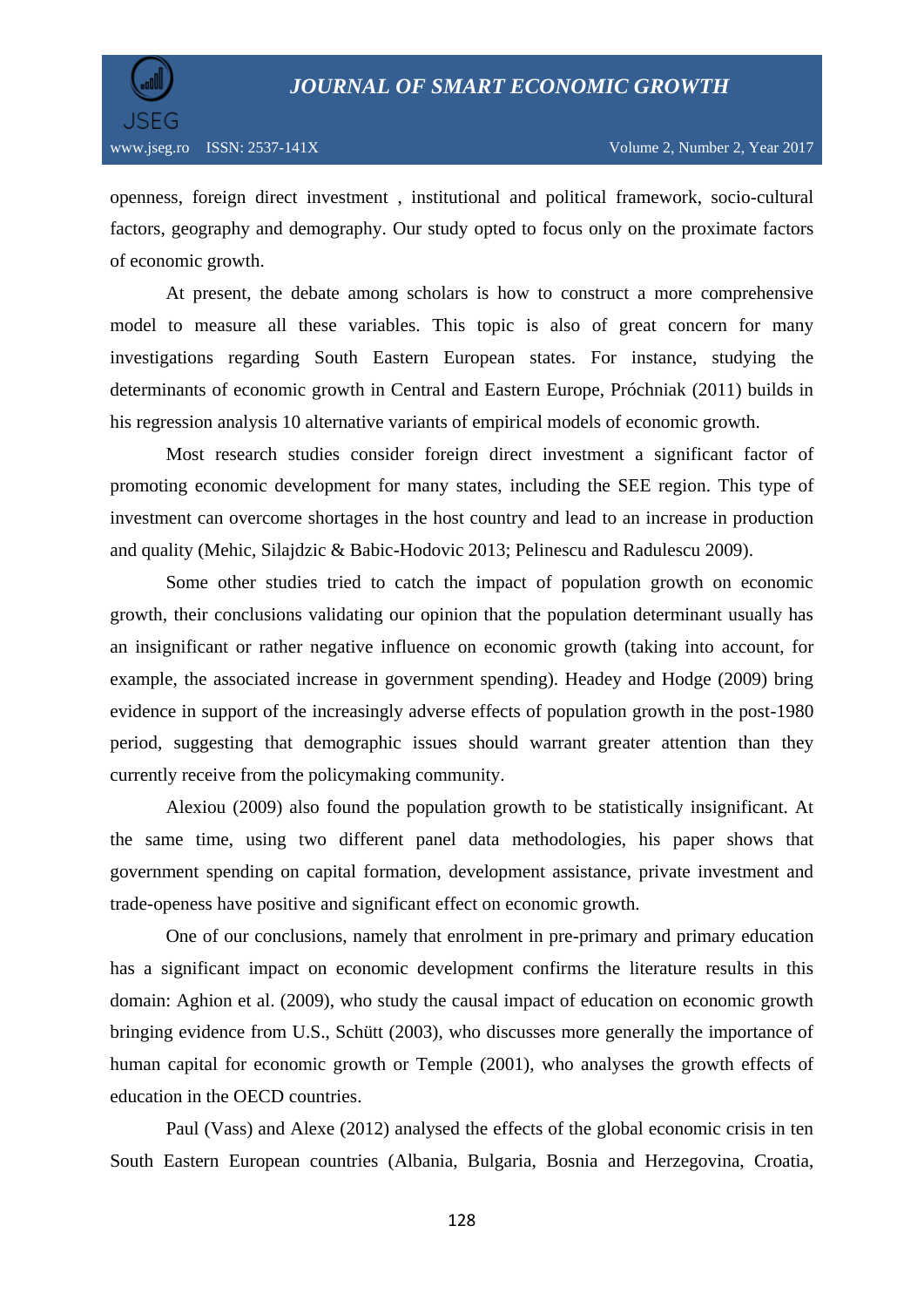

www.jseg.ro ISSN: 2537-141X Volume 2, Number 2, Year 2017

Greece, Kosovo, Macedonia, Montenegro, Romania and Serbia – SEE-10), within a European perspective. They point out the main transmission channels of the economic crisis, by outlining the strong economic and financial ties with the EU, acting like contagion corridors in the event of global downturns. Taking as benchmark the Romanian experience during the crisis, they outline several important structural reforms intended to boost competitiveness in the area. The above mentioned paper concludes that, in spite of the recent negative evolutions, the SEE-10 region has an important economic potential for the future. In the final recommendations this paper explores the creativity potential of the region, as a strategic opportunity for putting the region on the global competitiveness map.

A similar conclusion can be found in Sanfey's study (2010), showing how the crisis has evolved in South Eastern Europe and why this region was affected by developments that originated elsewhere. This paper argues that the impact has been better than many feared and that this resilience can be attributed in large part to the mature and sensible reaction of the region itself. It also points to the strong financial support from publicly owned international organisations, and the continued commitment of privately owned foreign companies and banks to the region. The paper concludes that the region is well-placed to take advantage of a future global upturn but at growth rates that are likely to be subdued compared with those seen in the few years before the crisis.

Bozidar and Uvalic (2010 provide a complex analysis regarding progress achieved in bringing Western Balkans countries closer to the EU and the remaining political and economic constraints preventing their full integration into the EU. These authors show that, even if all Western Balkans countries are already economically integrated with the EU through trade, FDI, financial flows and banking systems, the process of economic transition is far from complete. They also focus on EU conditionality and its compatibility with these countries' development needs and on alternative EU approaches that could provide stronger incentives for economic growth, especially on the background of their high vulnerability to the global economic and financial crisis.

There is indeed a rich literature comprising both theoretical and quantitative research conducted to determine the appropriate determinants of economic growth in SEE in relation with the EU potential membership. With the awareness of the above insights and differing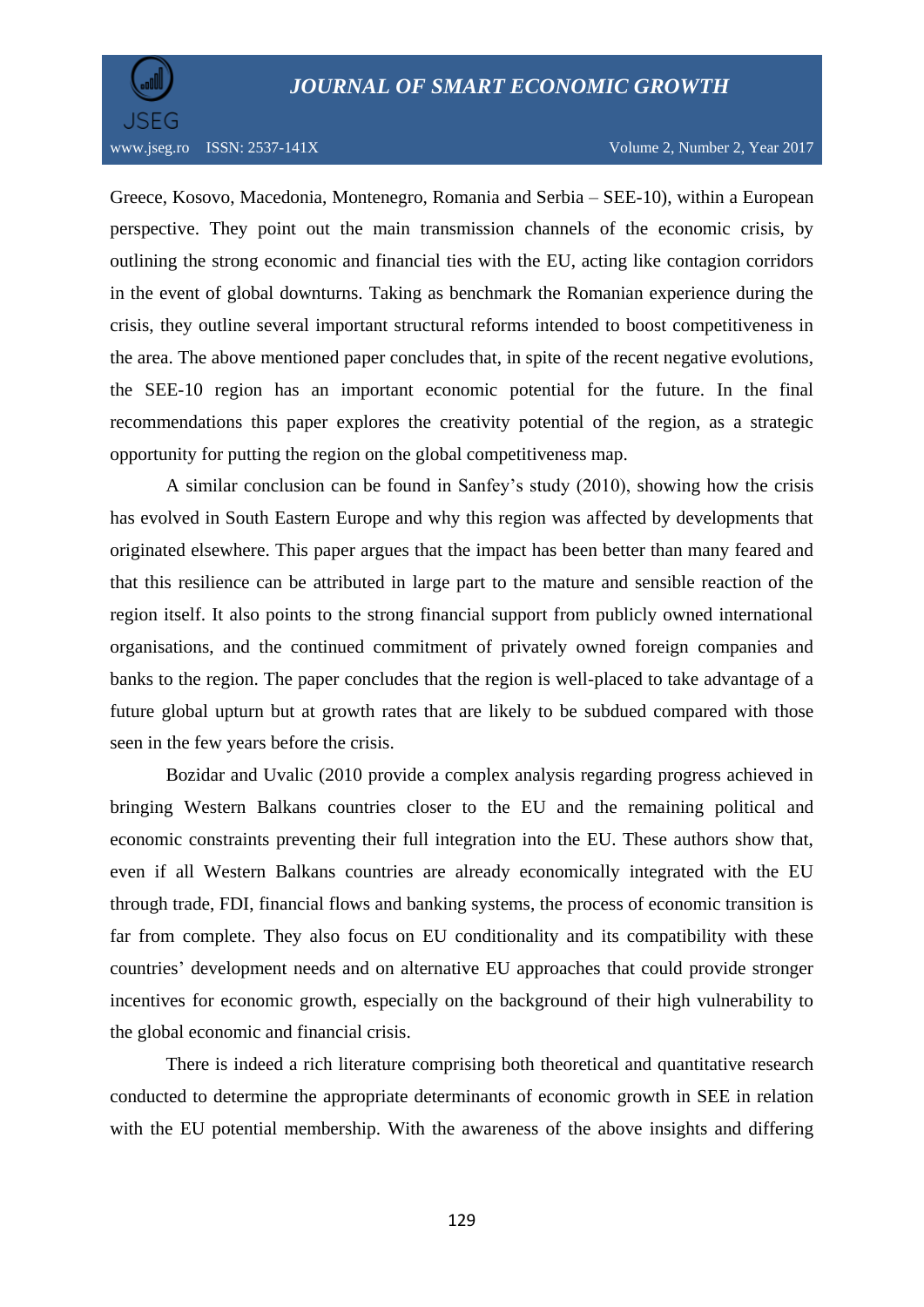

arguments, we try to develop further up-to-date analysis that could help future decisions of policy makers in the region.

### **3. METHODOLOGY AND DATA**

The paper aims at determining the factors that have an effect on economic growth for Bosnia and Herzegovina, Montenegro, Kosovo, Serbia, Albania and Former Yugoslav Republic of Macedonia. Therefore the dynamic panel data consists of the six countries analysed from 2000 to 2014 (so  $N = 6$ , T = 15). The statistical data were collected from the statistical database of the European Union - Eurostat and from AMECO database (the GDP deflator). Real GDP per capita is used as the dependent variable. All monetary data are expressed in constant prices and denominated in a common currency (ECU). Nominal GDP is deflated using the Eurostat country deflator, with the base year being 2010.

The investigation does not use the standard logarithm or natural logarithm like most of the research articles. This is because in the data panel there are positive and negative values for some variables (trade balance or inflation). Using standard logarithm will reduce the number of observations. In this context, it is appropriate to choose a transformation that behaves like ln (z) when z is positive and like  $-\ln(-z)$  when z is negative. So the analysis will use a logarithm called "L" = sign (z)\*ln(|z| + 1, where z is the value of the variable. It has been called the neglog transformation (Whittaker et al. 2005).

The economic growth model used has the following equation:

 $LY_{it} = \beta_0 + \beta_1 Ly_{it-1} + \beta_2 LTB_{it} + \beta_3 LLEND_{it} + \beta_4 LDEBT_{it} + \beta_4 LINFL_{it} + \beta_4 LENER_{it} +$  $\beta_4 LTOUR_{it} + \beta_4 LPOP_{it} + \beta_4 LEMPLM_{it} + \beta_4 LEMPLF_{it} + \beta_4 LRAIL_{it} + \beta_4 LAUTO_{it} +$  $\beta_4 LEDU1_{it} + \beta_4 LEDU2_{it} + \beta_4 LCOAL_{it} + \eta_i + \varepsilon_{it},$  (1) where:

*LY*: the neglog of real GDP per capita; this variable represents the negative logarithm of per capita real gross domestic product, expressed in euros; *Lyt-1*: the neglog of one lag real GDP per capita; LTB: the neglog of trade balance (euro); LLEND: the neglog of the lending interest rate (one year) per annum (%); LDEBT: the neglog of general government consolidated gross debt relative to GDP (%); LINFL: the neglog of the inflation rate (%); LENER: the neglog of the net imports of all energy products (Thousand TOE); LTOUR: the neglog of arrivals of non-residents staying in hotels and similar establishments (Thousand);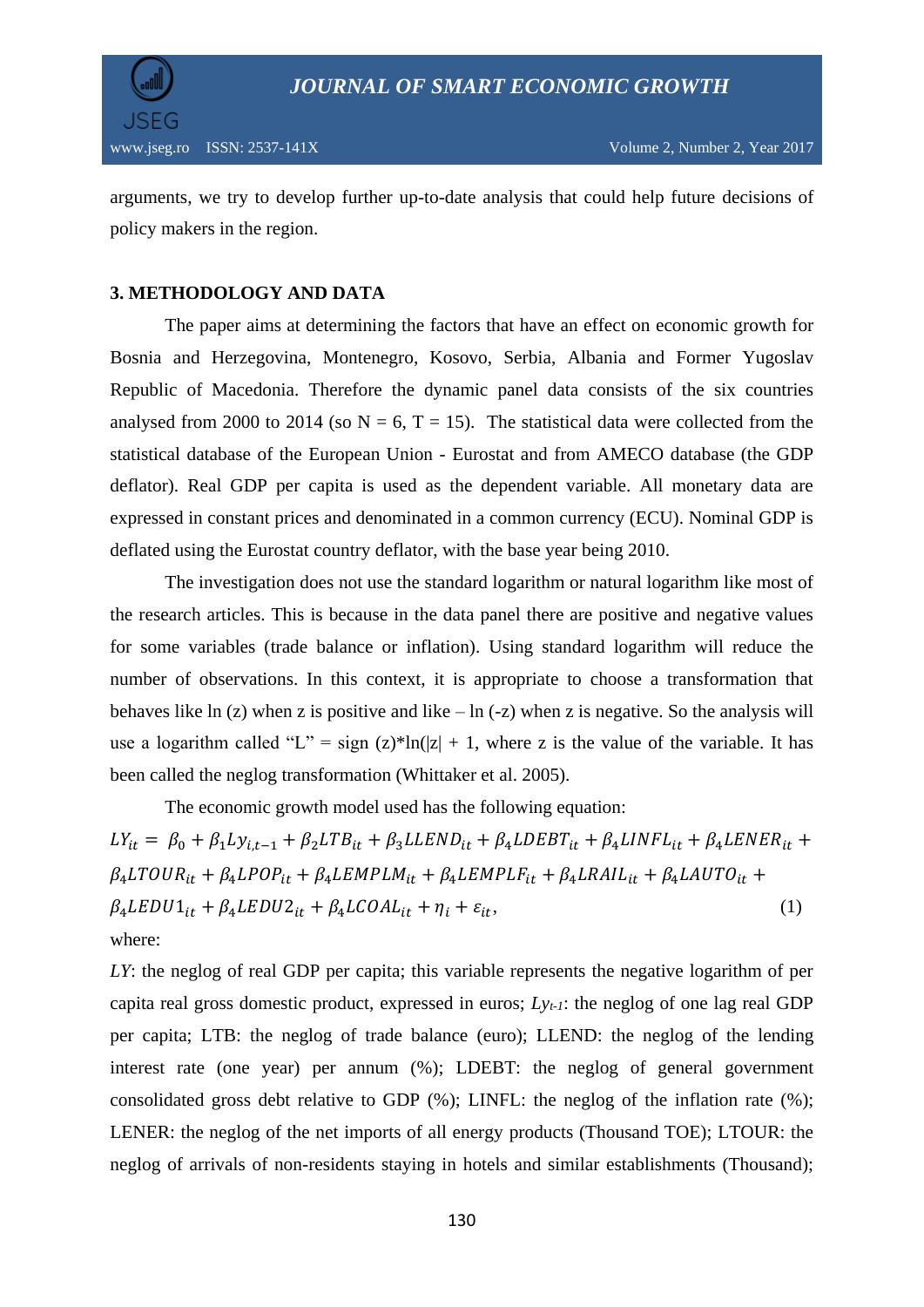

LPOP: the neglog of total population size; LEMPLM: the neglog of employment rate (15 to 64 years), males (%); LEMPLF: the neglog of employment rate (15 to 64 years), females (%); LRAIL: the neglog of length of railway lines (km); LAUTO: the neglog of the number of passenger cars (Thousand); LEDU1: the neglog of the number of pupils in pre-primary education (ISCED level 0); LEDU2: the neglog of the number of pupils in primary education/first stage of basic education (ISCED level 1); LCOAL: the neglog of primary production of hard coal and lignite (Thousand);

- η: is the unobserved country-specific effect;
- ε: is the disturbance term;

i is the individual country dimension and t is the time period dimension.

In terms of nominal GDP per capita there are some significant differences between the six countries analysed in this study and the other states of South Eastern Europe. For example Montenegro and Serbia have a nominal GDP per capita in the range of 5.000 euro. Kosovo has the lowest value as compared with the other countries. The other states in the region have significantly higher values for the nominal GDP per capita.

As compared with the EU average, the SEE region has still a lagging deficit in terms of GDP. This is the reason why a better understanding of the factors of economic growth for the SEE countries (especially those analysed in this paper) can have a crucial importance for their development.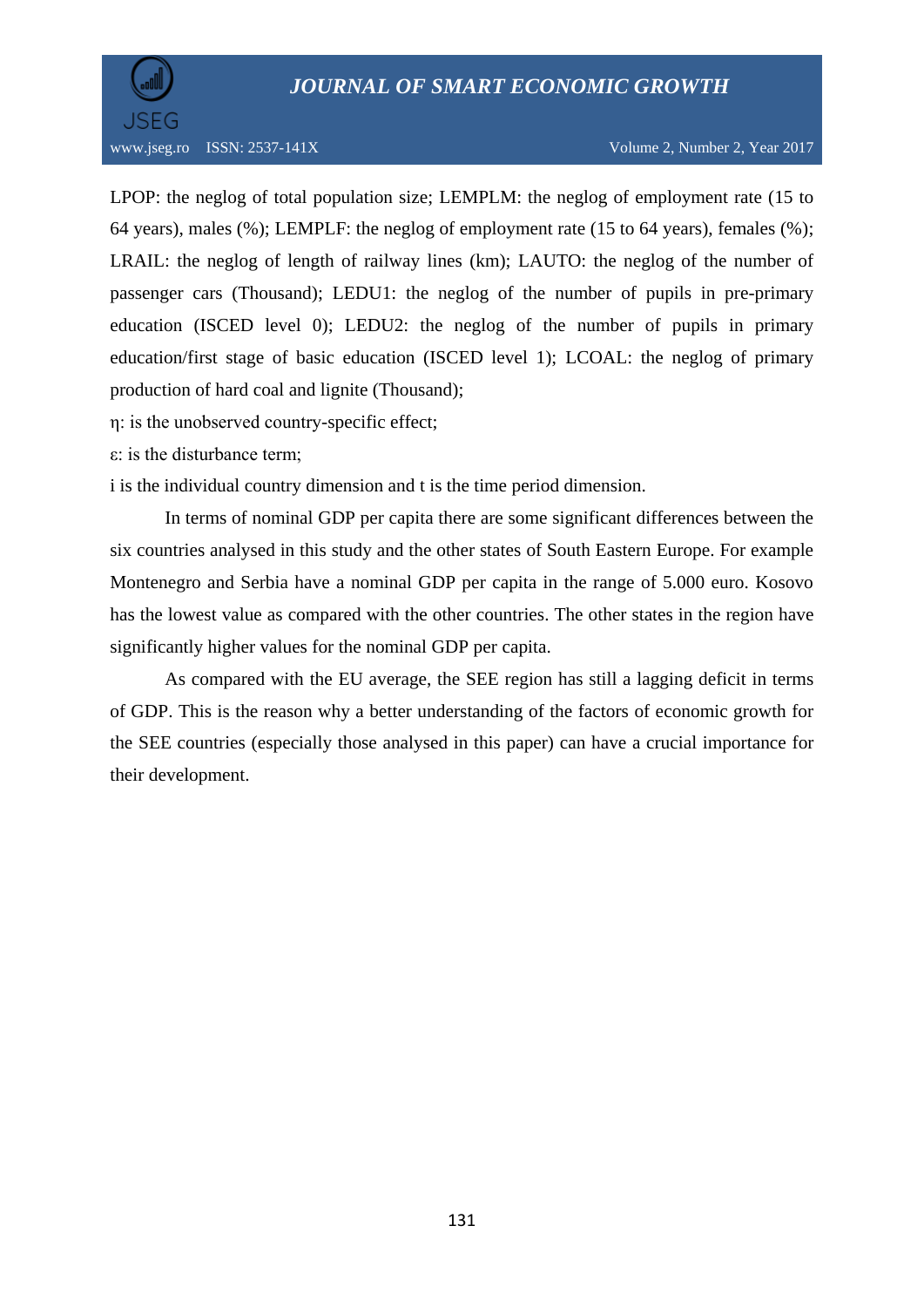SEG

www.jseg.ro ISSN: 2537-141X Volume 2, Number 2, Year 2017





#### **average**

Source: Authors' calculation

#### **4. RESULTS**

Panel data techniques are widely used for obtaining appropriate results in investigating economic growth variation. The GMM (Generalized Method of Moments) estimator and the system of GMM estimator are better used for balanced panel data with a large T sample. For this investigation, it is more appropriate to use the QML methodology. The quasi-maximum likelihood estimation of linear dynamic short-T panel-data models was developed by [Kripfganz \(2016\)](http://www.kripfganz.de/stata/index.html) based on the approach pioneered by Bhargava and Sargan (1983).

Before commencing the investigation, we have to determine if time dummies have to be used. The Parm test has been computed and the results are shown in Table 3. It confirmed the null hypothesis of the importance of time dummy inclusion.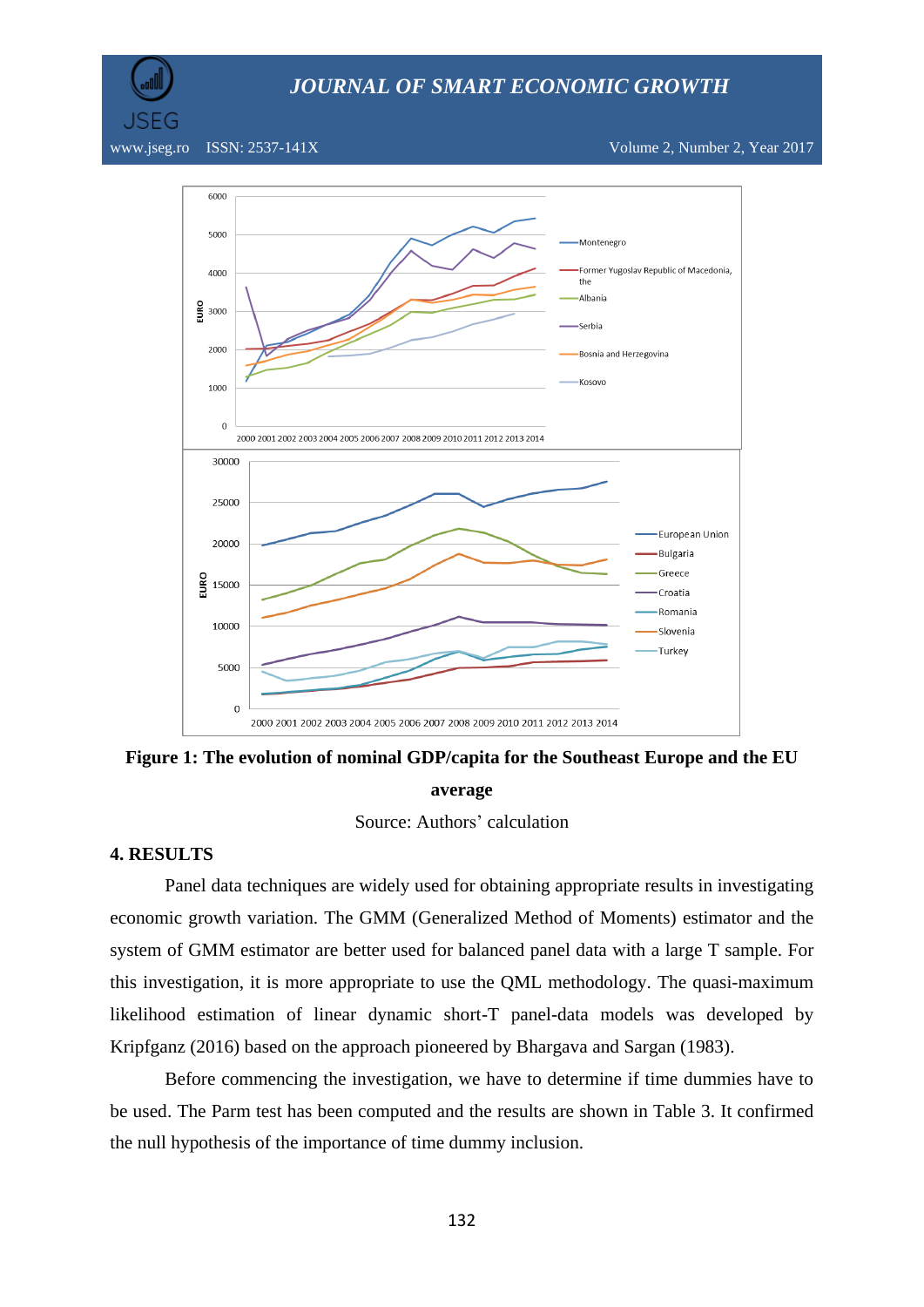www.jseg.ro ISSN: 2537-141X Volume 2, Number 2, Year 2017

JSEG

### **Table 3: The results of the Parm test**

| Real GDP/Capita      |  |
|----------------------|--|
| $chi(13) = 24.99$    |  |
| Prob>chi2 = $0.0000$ |  |
| Source: Stata v14    |  |

The results of the QML estimator with fixed effects and time dummies are presented in the table below (Table 4). From the total number of variables, nine of them were statistically significant.

|                                                 | (1)                     |
|-------------------------------------------------|-------------------------|
| L.real GDP/capita                               | 0.0770                  |
|                                                 | (1.04)                  |
| trade balance                                   | $-0.0162$               |
|                                                 | $(-0.82)$               |
| lending interest rate                           | 0.0102                  |
|                                                 | (1.00)                  |
| general government consolidated gross debt      | $-0.0594***$            |
|                                                 | $(-5.01)$               |
| inflation rate                                  | $-0.00891***$           |
|                                                 | $(-3.90)$               |
| net imports of all energy products              | $-0.00468$ <sup>*</sup> |
|                                                 | $(-1.68)$               |
| arrivals of non-residents staying in hotels and | $0.0124$ *              |
| similar establishments                          |                         |
|                                                 | (1.70)                  |
| total population size                           | $-0.159$                |
|                                                 | $(-0.36)$               |
| employment rate, males                          | 0.102                   |
|                                                 | (1.44)                  |
| employment rate, females                        | $-0.00186$              |
|                                                 | $(-0.04)$               |

### **Table 4: The results of the QML method**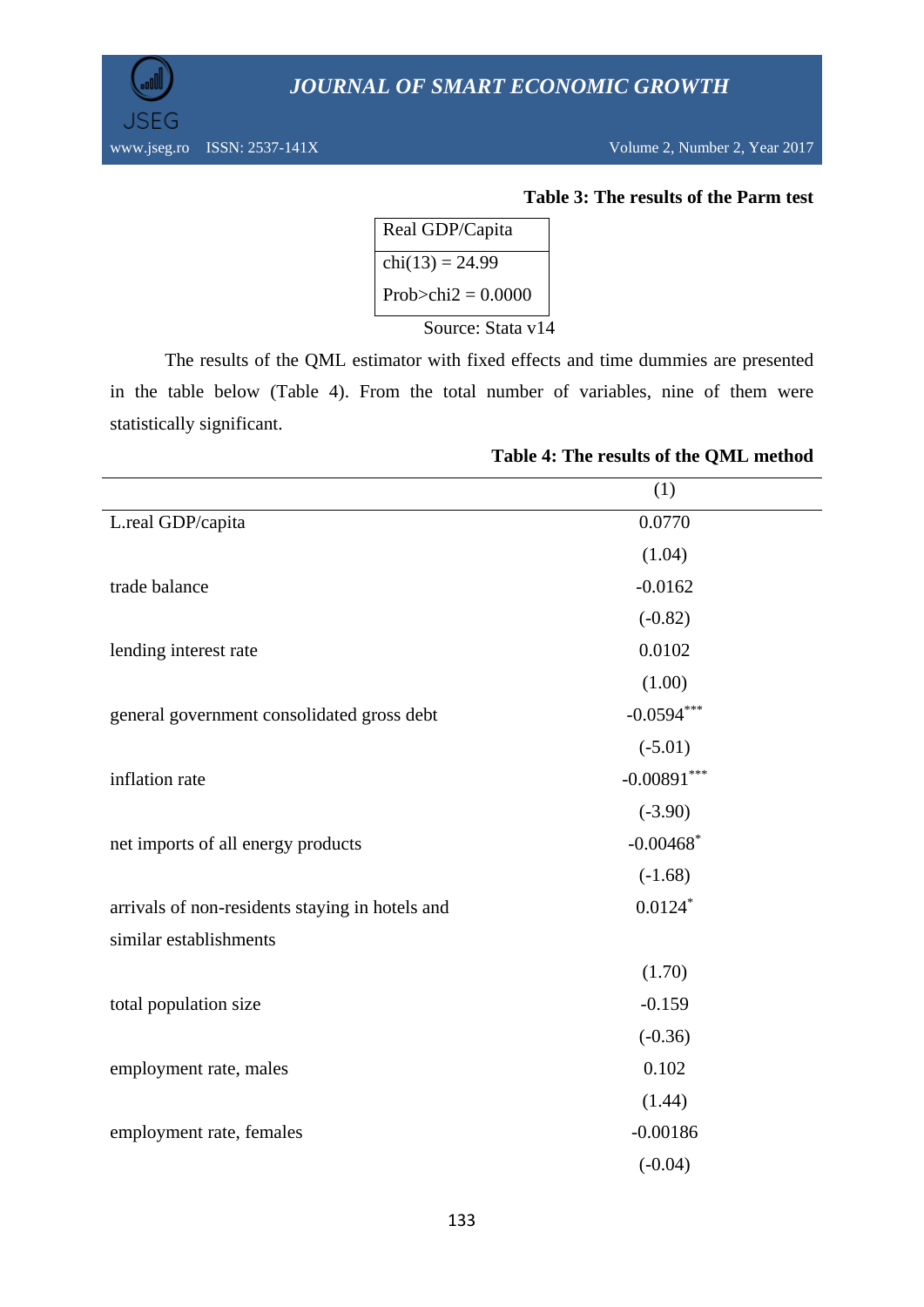| رااااس                     | <b>JOURNAL OF SMART ECONOMIC GROWTH</b>            |                               |  |
|----------------------------|----------------------------------------------------|-------------------------------|--|
| <b>JSEG</b><br>www.jseg.ro | ISSN: 2537-141X                                    | Volume 2, Number 2, Year 2017 |  |
|                            |                                                    |                               |  |
| length of railway lines    |                                                    | $-0.141***$                   |  |
|                            |                                                    | $(-5.63)$                     |  |
|                            | number of passenger cars                           | $0.152***$                    |  |
|                            |                                                    | (6.68)                        |  |
|                            | number of students/pupils in pre-primary education | $0.0571***$                   |  |
|                            |                                                    | (6.38)                        |  |
|                            | number of students/pupils in primary education     | $0.137***$                    |  |
|                            |                                                    | (3.15)                        |  |
|                            | primary production of hard coal and lignite        | $-0.0160$ ***                 |  |
|                            |                                                    | $(-3.23)$                     |  |
| Constant                   |                                                    | 7.470                         |  |
|                            |                                                    | (1.27)                        |  |
| Observations               |                                                    | 58                            |  |

Notes: Standard errors in parentheses,  $* p < 0.10$ ,  $** p < 0.05$ ,  $*** p < 0.01$ . All regressions include country fixed effects, time dummies

Source: Stata v14

General government debt, the inflation rate, imports of energy products, length of railway lines and primary production of hard coal and lignite have had a negative correlation with economic growth. The biggest impact was that of railway infrastructure and government debt. The percentage of general government debt is considerably high for almost all of the six countries (in 2014 Albania had a percentage of debt equal to 71%, Serbia 72%, Bosnia and Herzegovina 42%). Inflation had a negative influence on economic growth for the six states because of the considerable variation between 2000 and 2014. Some of them have had annually a rate of inflation higher than 10%. High levels of inflation hinder economic growth, but smaller rates can be helpful (Barro 1996; Sarel 1996; Mallik and Chowdhury 2001).

Enrolment in pre-primary and primary education has a significant impact on economic development for the 6 potential EU member states. This confirms the literature results in this field, as shown in the Literature Overview. Moreover, the results suggest that primary education has a bigger impact on economic growth than pre-primary schooling.

Tourists from abroad, (arrivals of non-residents staying in hotels and similar establishments) have a positive effect on growth. This variable can have a meaningful result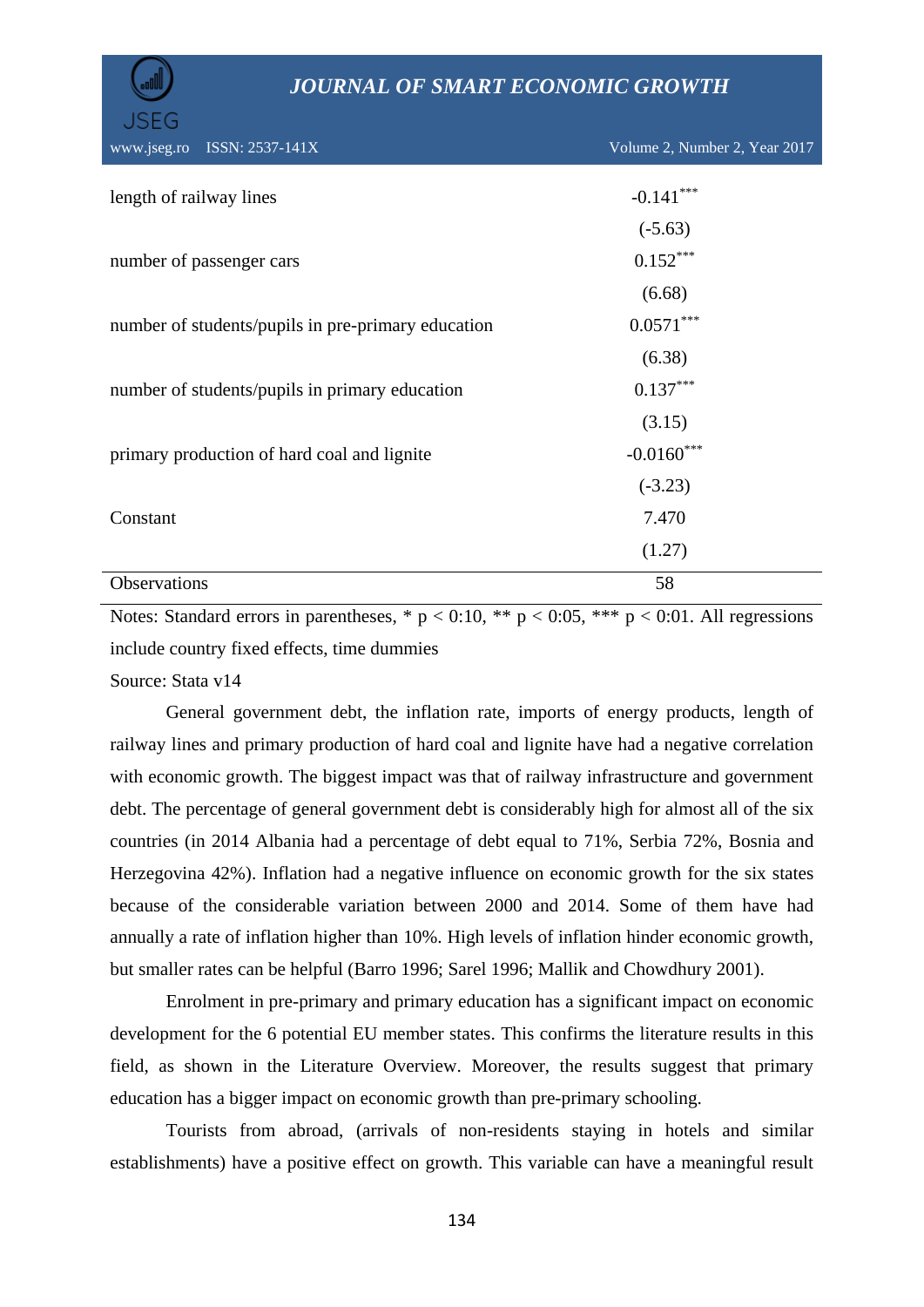

for economic development in the SEE region. Promoting tourist attractions can benefit economic development for countries like Serbia, Bosnia and Herzegovina or Albania. The results also show that the number of passenger cars is a significant factor in fostering economic growth.

### **5. CONCLUSIONS**

The EU integration of the South Eastern European states that were ravaged by years of war, political turmoil and economic depression can be an important step for their economic development, security and stability. Ths is why, as the countries obtained their independence and national identity and as stability is now settling in, the EU integration, with the associated conditionality criteria, becomes a top priority for their politicians. It seems that the EU aspirations of the Western Balkans states were not affected by Brexit and other recent destabilising events. Under the EU conditionality requirements, the SEE countries that already became EU members (Slovenia, Romania, Bulgaria and Croatia) had obvious advantages materialized in high economic growth rates and good perspectives in exploiting their economic potential. The Western Balkans could draw important lessons from Romania and Bulgaria's positive EU experience. On the other hand, the EU map would not be complete without South Eastern Europe.

Various studies revealed and explained the resilience of the region to the global economic and financial crisis and its high economic and creativity potential helping to bost competitveness and take advantage of a future global upturn.

The present study utilized a growth model in order to determine some important factors that can have positive influence on economic growth for 6 potential EU members in South Eastern Europe. By computing the QML estimator, the results indicate that nine out of the fourteen variables were statistically significant. The number of non-resident tourists, the number of passenger cars, the number of children in pre-primary and primary-education are positive factors for economic growth. In contrast, government debt, inflation, all energy products imports, railway transportation and primary production of coal and lignite are hindering development.

If the number of non-resident tourists positively influences the SEE economic growth, policy makers of this region should focus on policy options enhancing the tourism sector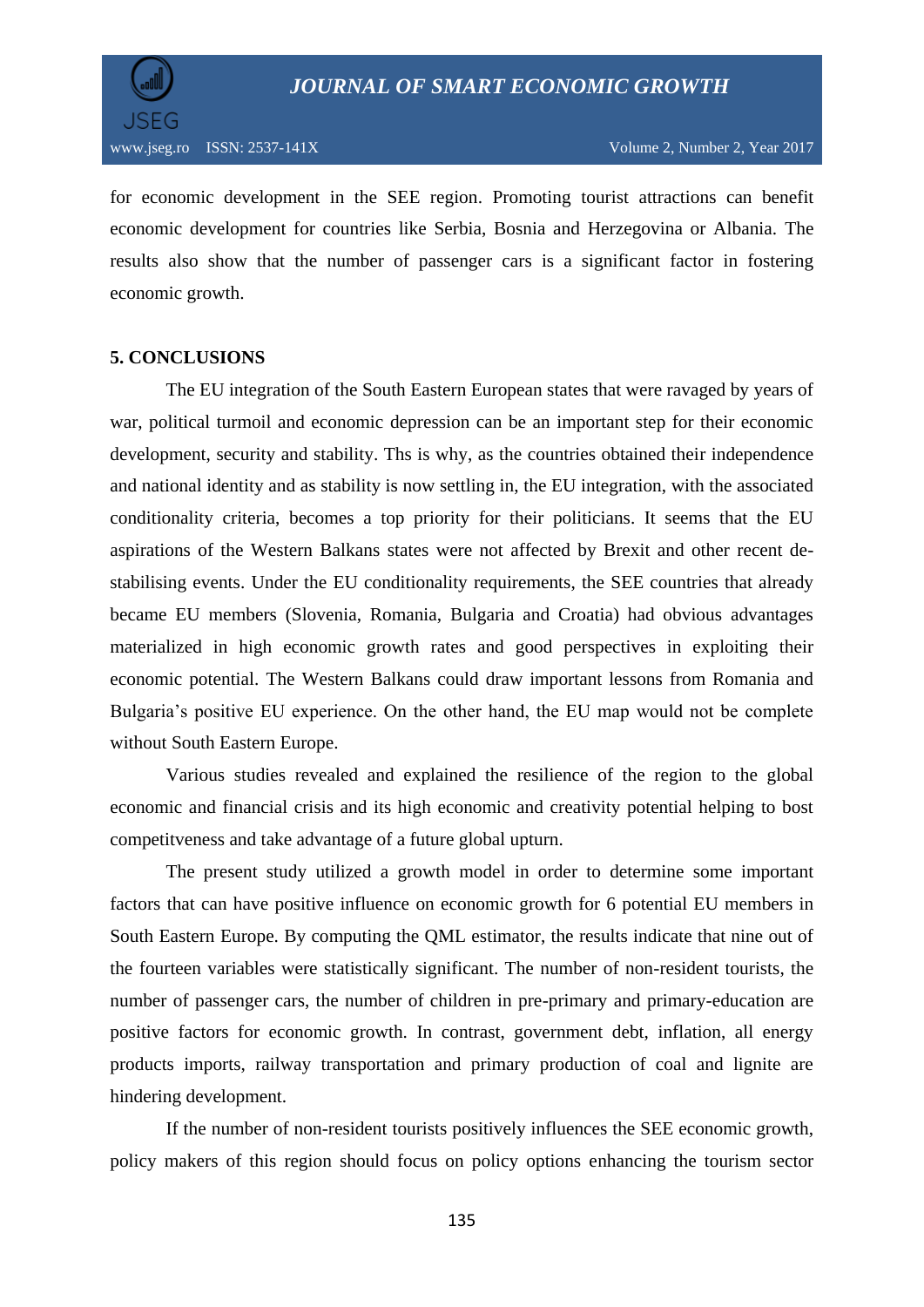

competitveness, facilitating travel into the region, creating supportive structures for skills development in this important economic sector, finding new, sustainable solutions for tourism development.

The stock of vehicles at regional level is also indicative for the economic growth performance. The transport related indicators are often closely related to levels of economic activity. The transport policies in the SEE are at the very heart of efforts to reduce disparites and inequalities between the Western and Eastern part of the European continent. The transport indicators, such as the number of passenger cars, can provide a better understanding of the impact of transport policies on economic growth, transport needs and of course environment.

The number of children in pre-primary and primary education as a positive factor of economic growth means, for the SEE policy makers, increasing efforts to improve early childhood education and care, that can bring social and economic benefits both for indviduals and for the society as a whole. The early childhood education represents an essential foundation for future educational achievements. So investment in pre-primary and primary education offers long term returns for integration into the labour market and is more likely to help children, especially those from low socio-economic status, than investment at later educational stages.

Some studies arguably state that causality between public debt and economic growth is hard to be established (Gorgievski, 2013) or find a positive impact of higher debt on growth (Checherita and Rother, 2010), the explanation staying in the fact that those deficits were used to finance productive public investment. Nonetheless, the latter study admits that targeting a higher debt level to support growth is not a policy option. In line with this and with our analysis results, we insist on the detrimental impact of the public debt stock and of the standard crowding out effect. Therefore we consider that the SEE countries need implementing strategies for debt reduction in order to improve their growth perspectives.

The negative impact of railway transportation could be translated into the need of realizing more efficient transport and infrastructure systems in the SEE region. More efficient transport systems are indeed a pre-condition for economic development. The challenge is to ensure transport services that are affordable and secure. Just as liberalization of trade can open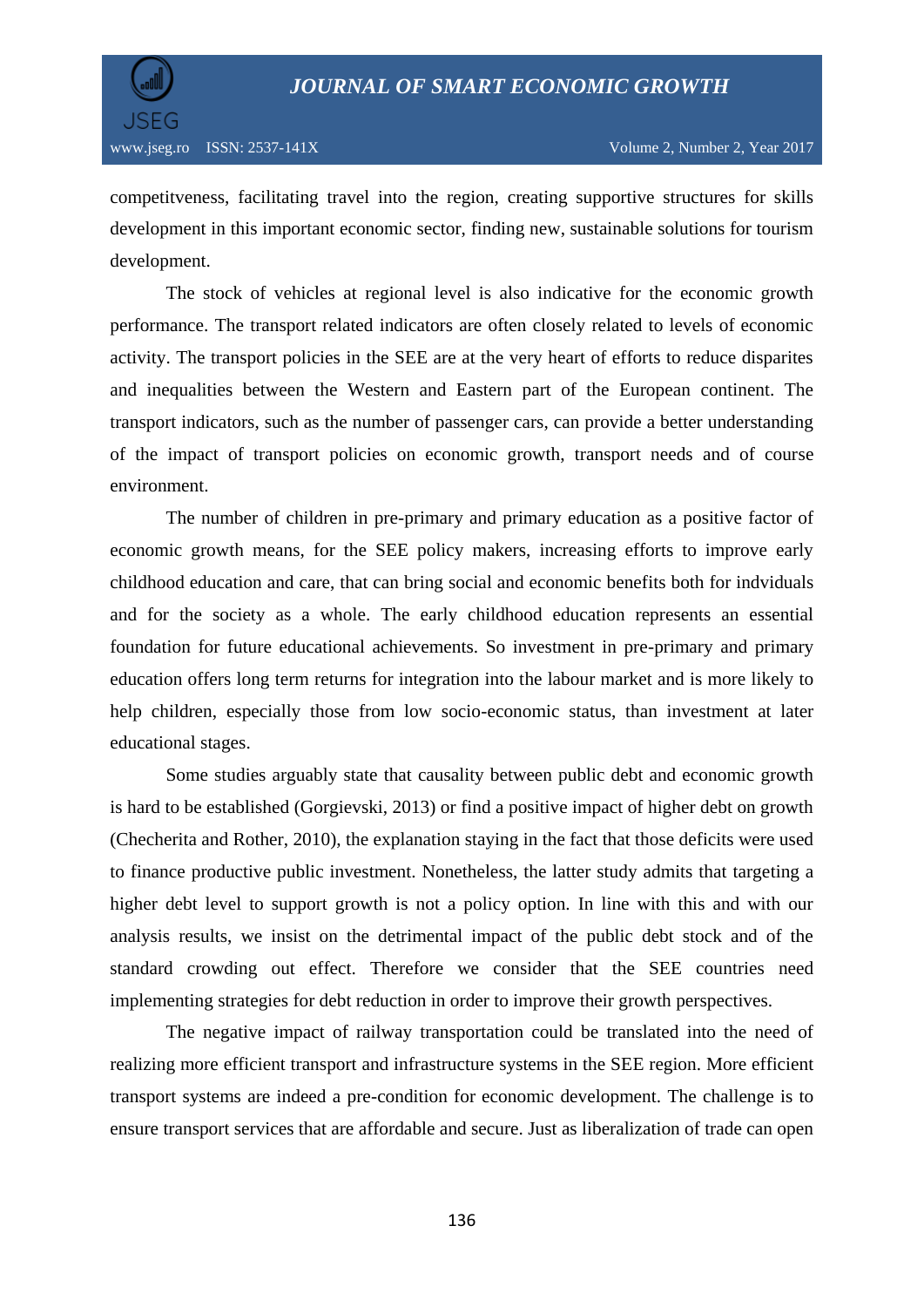

new markets for developing countries, efficient transport systems and routes can increase the volume and movement of people, thus contributing to higher growth (Gligorovska, 2013).

There is an obvious negative influence of inflation, energy imports and primary production of coal and lignite, but they also have important policy implications, like finding solutions for reducing dependence on foreign energy supply, increasing energy efficiency, implementing the renewable energy and limiting the coal and lignite production given its high adverse environmental impact.

An attentive examination of the factors affecting economic growth in South Eastern Europe with the associated policy measures could contribute to their quicker EU accession.

### **REFFERENCES**

- Acemoglu, D., (2009) "*Introduction to modern economic growth*", Princeton NJ: Princeton Univiversity Press."
- Aghion, P., Boustan, L., Hxby, C. and Vandenbussche, J. (2009), "The Causal Impact of Education on Economic Growth: Evidence from the United States", in David Romer and Justin Wolfers (editors), Brooking Papers on Economic Activity, Spring 2009, available at [www.brookings.edu/economics/bpa.aspx,](http://www.brookings.edu/economics/bpa.aspx) last accessed March 2017.
- Alexiou C., (2009) "Government Spending and Economic Growth: Econometric Evidence from the South Eastern Europe (SEE)", *Journal of Economic and Social Research*, 11(1), pp. 1-16.
- Barro, R.J., (1996) "Determinants of Economic Growth: A Cross-Country Empirical Study", *NBER Working Paper*, 5698.
- Bhargava A. & Sargan J. D., (1983) "Estimating Dynamic Random Effects Models from Panel Data Covering Short Time Periods", *Econometrica*, 51(6): 1635-1659.
- Cerovic, B. and Uvalic, M. (2010), *Western Balkans'Accession to the European Union. Political and Economic Challenges,* Belgrade, Faculty of Economics of the University of Belgrade, Publishing Centre.
- Checherita, C. and Rother, Ph. (2010), "The Impact of High and Growing Government Debt on Economic Growth – An Empirical Investigatin for the Euro Area", European Central Bank, Working Paper Series No. 1237/August 2010.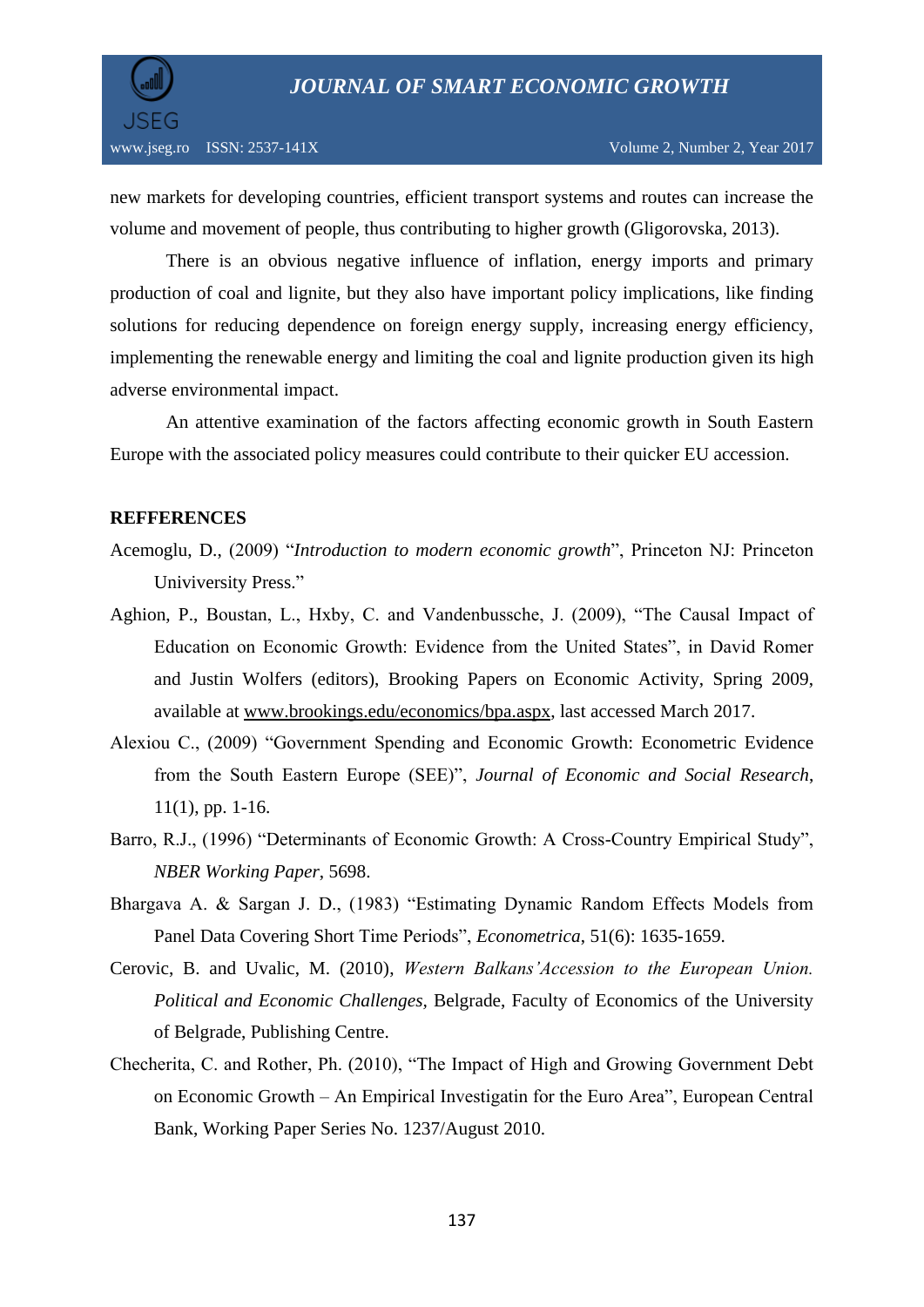

- European Commission (2017), "EU Candidate & Potential Candidate Countries Economic Quarterly (CCEQ), 4<sup>th</sup> Quarter 2016", Technical Paper 014/January 2017, Luxembourg Publication Office of the European Union.
- Gligorovska, S. (2013), "Infrastructure in South East Europe New Vehicles of Cooperation", Newsletter 29/2013 – In focus, Regional Cooperation Council.
- Gorgievski, B. (2013), "Economic Growth, Recession and Public Debt in Western Balkans and Republic of Macedonia", International Scientific Conference *The Global Economic Crisis and the Future of European Integration,* Faculty of Economics, University of Niš,18 October 2013, available at: [http://isc2013.ekonomskifakultet.rs/ISCpdfs/ISC2013-14.pdf,](http://isc2013.ekonomskifakultet.rs/ISCpdfs/ISC2013-14.pdf) last accessed March 2017.
- Headey, D.D. and Hodge, A. (2009), "The Effect of Population Growth on Economic Growth: A Meta-Regression Analysis of the Macroeconomic Literature", *Population and Development Review,* Volume 35, Issue 2, June, pp. 221-248.
- Kripfganz, S., (2016) "xtdpdqml: Quasi-maximum likelihood estimation of linear dynamic panel data models in Stata", *Manuscript*, University of Exeter.
- Mallik, G. & Chowdhury A., (2001) "Inflation and economic growth: Evidence from four South Asian countries", *Asia-Pacific Development Journal*, 8(1): 123-135.
- Mehic E., Silajdzic S. & Babic-HodovicV., (2013) ["The Impact of FDI on Economic Growth:](http://www.tandfonline.com/doi/abs/10.2753/REE1540-496X4901S101)  [Some Evidence from Southeast Europe"](http://www.tandfonline.com/doi/abs/10.2753/REE1540-496X4901S101), E*[merging Markets Finance and Trade](http://www.tandfonline.com/toc/mree20/49/sup1)*, 49(Iss. sup1.), 5-20.
- Paul (Vass), A. & Alexe, I. (2012), "Comparative Analysis of South Eastern Europe Economies Facing the Crisis. Future Prospects for the Region", *Romanian Journal of European Affairs,* Vol. 12, No. 2, June 2012.
- Pelinescu E. & Rădulescu M., (2009) "The impact of foreign direct investment on the economic growth and countries' export potential", *Romanian Journal of Economic Forecasting*, 4/2009, 153-169.
- Próchniak, M. (2011),"Determinants of economic growth in Central and Eastern Europe: the global crisis perspective", *Post-Communist Economies,* Vol.23, 2011 – Issue 4.
- Sanfey, P. (2010), "South-eastern Europe: lessons from the global economic crisis", Working Paper No. 113, European Bank for Reconstruction and Development, available at: